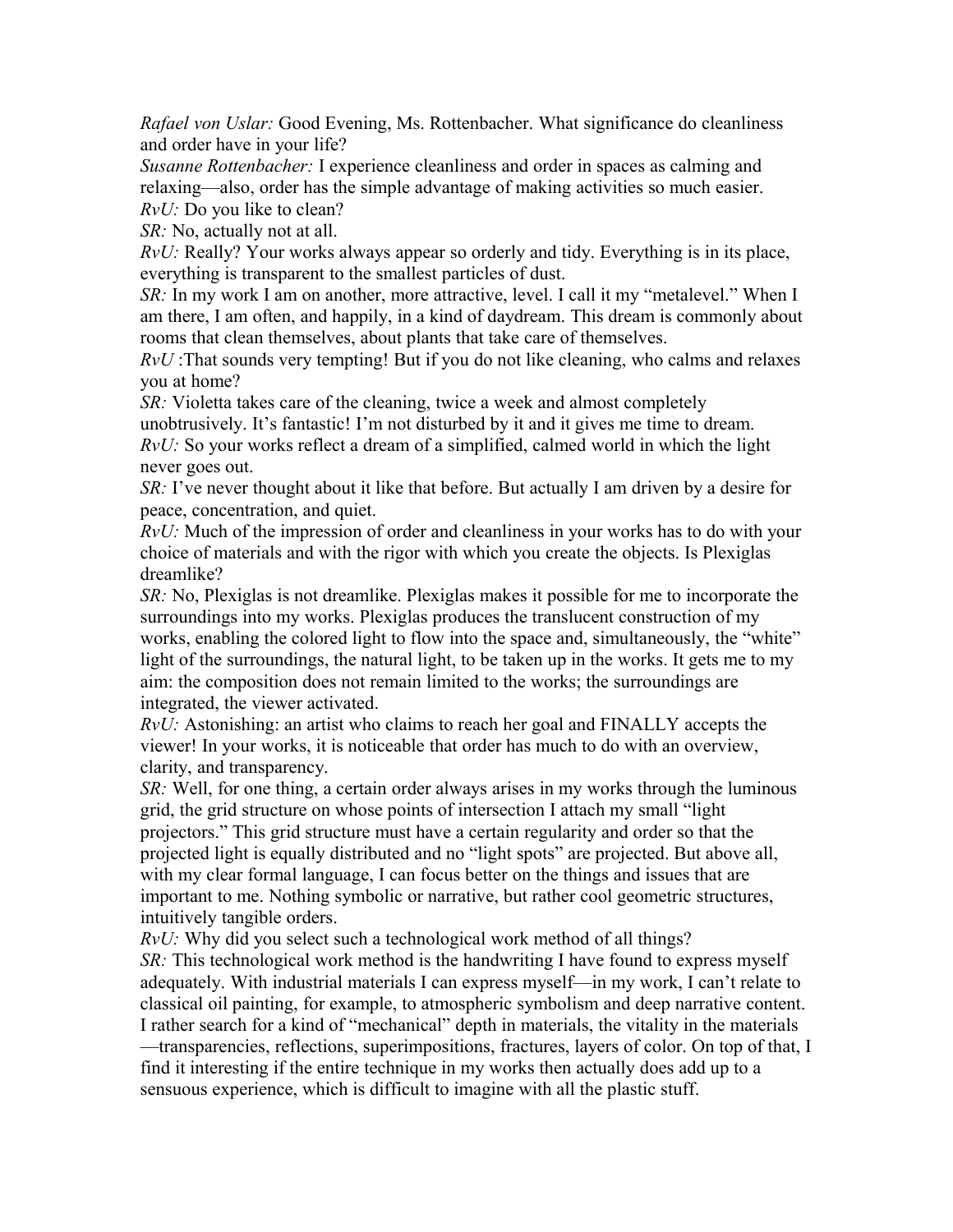*RvU:* Plastic stuff is immensely sensuous!

 $SR:$  The word or the stuff itself?

*RvU:* The stuff above all!

*SR:* Great! I myself am repeatedly amazed. The supposedly plastic-like thing inspires emotions, maybe even a feeling of comfort, an apparent enclosure of the body. The physical corpus opens up into its surrounding space. What seems perfectly controlled begins to change—just like that—relentlessly. It becomes uncontrollably dependent upon natural processes—day/night, summer/winter, etc.

*RvU:* Plastic breaking and relentlessness. . . . I'd like to avoid that for my collection in any case. A true disaster, what you're describing!!!

But to come back to the element of process in your work, I am aware that space, stillness, and time are central themes in your work, even the constant changing of objects' forms of appearance. These changes, which enable the experience of time and space in the *farbräumen* (color spaces), have something to do with a progressive movement of time, in which the objects and their order are repeatedly confirmed.

*SR:* This change is the message. If order means control or a demand to maintain the status quo, then the works debunk this concept. The impression of the works changes depending upon the point in time at which the works are viewed. There is no *SINGLE* status quo. For me the works' very different effects give rise to a kind of confusion rather than to confirmation.

So it can happen that at night you have what seems to be a completely different work than during the day.

*RvU:* Well, it certainly can happen that one is very amazed in retrospect about some nocturnal encounters! However, I'd disagree with you: I would not characterize or view the work as "other." The work always remains itself and forms a unity in the totality of its appearances and in the totality of time that it needs in order to display itself or to occur. Only this unity IS the work. Everything else is a momentarily viewable situation. That is why, in my view, you can never *see* the work.

*SR:* Yes, there's no other option: you have to live with my works; you have to have them around or own them in order to experience them completely.

*RvU:* Oh, wow, how unbelievably German of you! One *have to* after the other! That's why I absolutely HAVE TO ask you in connection with questions about technique and order the following important question: what's your take on design?

*SR:* For me, good design occurs when some meaningful function is fulfilled anew in a novel or especially well-made form.

*RvU:* I definitely agree with you that good design is always an event!

*SR:* And how! In my works there is always an accompanying phenomenon or side effect that the spaces in which they hang are supplied with a certain basic light. Without a doubt, it is pleasant. But actually questions of lighting in relationship with my work don't particularly interest me. I would much rather investigate the relationship of people space time—how is a person in relation to space at different time points—it's just that involvement with this investigation does not ever lead to solving any single practical problem.

*RvU:* Is it a question of the person's mental state who is sharing space with one of your *farbräume,* for whom you anticipate the effects?

*SR:* No. Viewers of my works often claim that these have an effect on their mental states.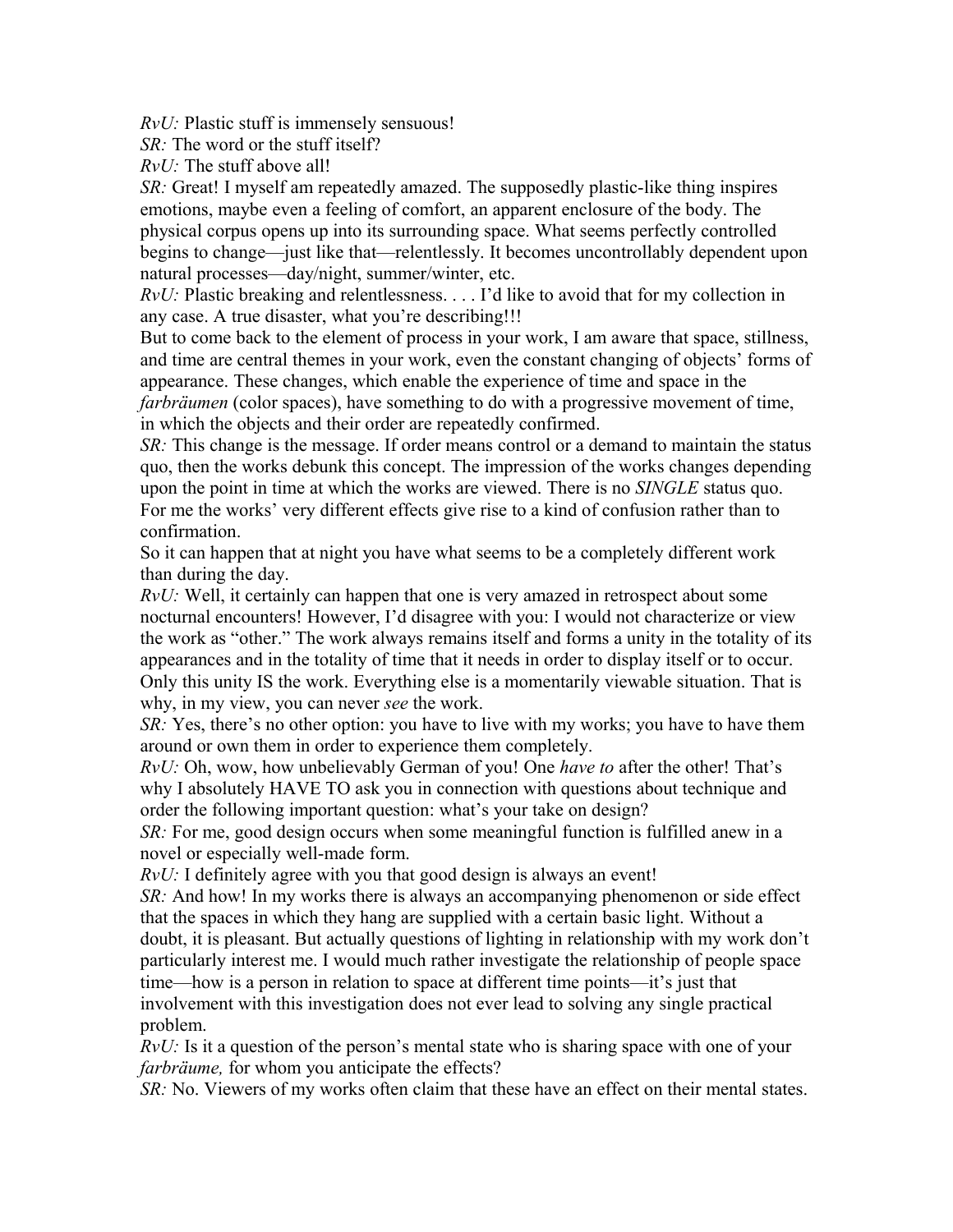But that's also not actually what interests me. In relation to this, my works rather profit tangentially from the emotional power of colored light. — No, what interests me is the spatial relationship between people and space, elaborating, intensifying a sensation of space, the incorporation of the surroundings in the work itself, and a kind of "activation" of the viewer.

*RvU*: It's certainly very interesting, all the things you are not interested in. Not even whether your viewers feel better through your works!

*SR:* Nobody has ever called me up in tears. But of course it's nice to learn that my works have a big effect on the people who live with them.

*RvU:* The tearful phone calls will probably only come once the collectors read this interview and feel completely overlooked!

*SR:* No, no, that's not how it was meant. I value my collectors, each and every one of them!

*RvU:* Good artist! But allow me another question about the technique you use in your works. Did you develop it yourself? Were there important preliminary studies, a process of development, which brought you by way of various technical and formal stages to the *farbraum* works, or were these objects the aim that led to the technical solution?

*SR:* I knew that I wanted to create relationships of colored light with colored surfaces and natural lighting. The LEDs were seemingly predestined because of their small design and monochromatic light. I had the image for the *farbräume* (colored light projected onto colored surfaces) inside me and considered how I could produce a plane that would emit light and be see-through at the same time. I worked two years on this light-emitting grid structure and on suitable, special reflective backgrounds, for example, or on the casings that contain this entire technical structure, fix it to the site and in position and yet are still transparent so that they can give off and absorb light at the same time. I showed my first *farbräume* in public for the first time at the beginning of 2006.

The combination of colored light (grid work), colorful painted surfaces, and natural light I call my "variable" system, by the way, because it is the foundation of all the works and is variable in dimensions. In the beginning I studied and applied my variable system to smaller *farbräumen* and later to larger ones. Since at least a year now I have further developed the principle, on the one hand in the form of large, expansive sculptures that extend into the space and on the other hand, very recently, with the "spectrum" works. *RvU:* Could you please explain a bit more the physical background for the *spectrum* works.

*SR:* With pleasure! The effect of the *farbräume* is based on the physico–optical phenomenon of combining two principles of color mixing: subtractive color mixing, the mixing of pigment, that is. This is combined with additive color mixing, i.e., mixing colored light. The meeting of colored light and pigments gives rise to shifts in color tones.

The new spectrum works take up the principle of additive color mixing and develop it further through the combination of all the colors of the spectrum in one work. White light can be broken down into the colors of the spectrum. The spectrum works use this physical phenomenon. In theory, every spectrum work could result in white light. *RvU:* So a visual translation of white noise, to a certain extent?

*SR:* Well, not exactly. The spectrum is the totality of all lines and bands of a certain frequency. "White light" in physics (practically impossible to achieve) is a light that